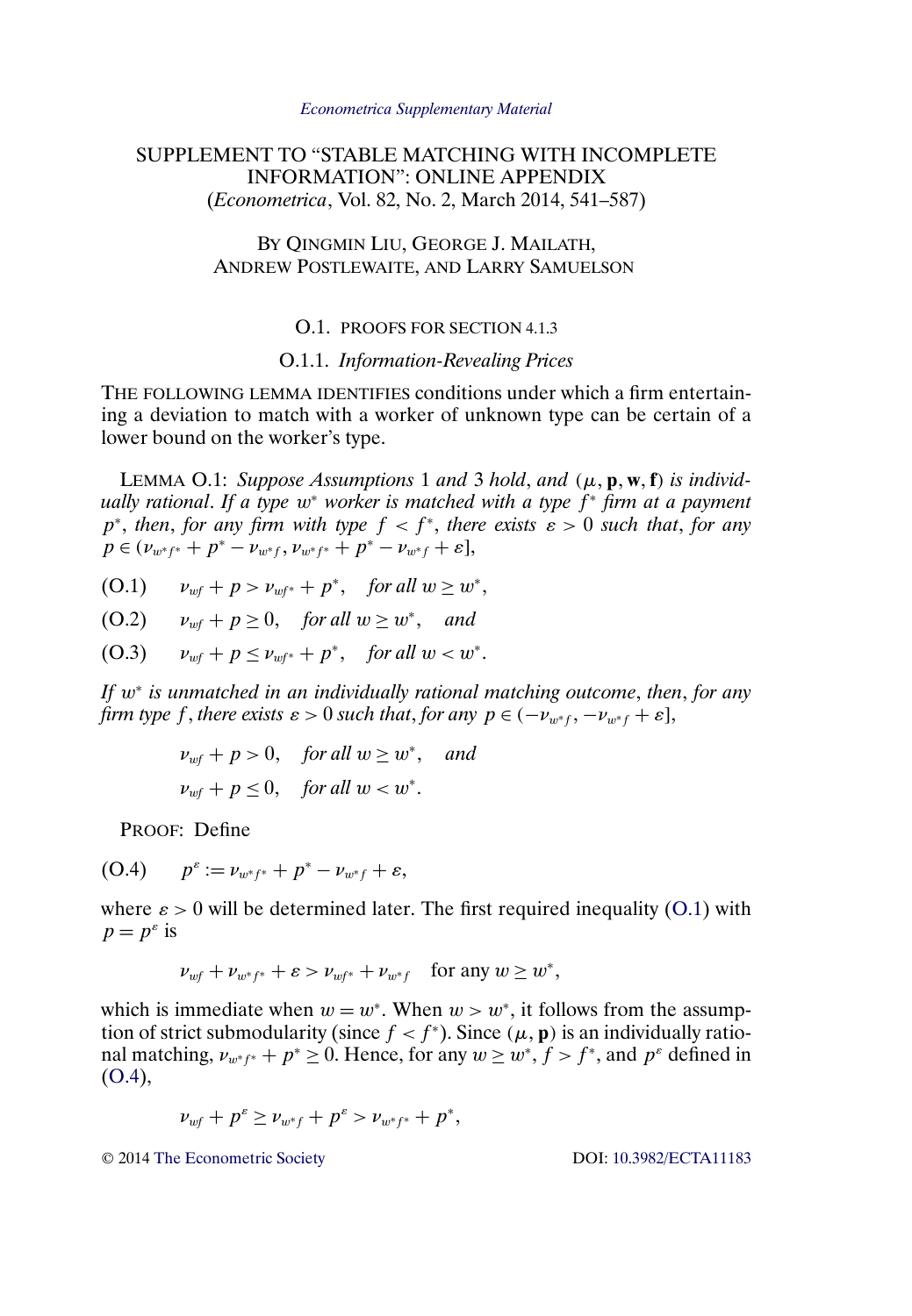proving [\(O.2\)](#page-0-0).

After substituting for  $p = p^e$  defined in [\(O.4\)](#page-0-0), the inequality [\(O.3\)](#page-0-0) becomes

 $\nu_{wf} + \nu_{w^*f^*} + \varepsilon \le \nu_{wf^*} + \nu_{w^*f}$  for any  $w < w^*$ .

For  $\varepsilon$  sufficiently small, this inequality follows from the assumption of strict submodularity (since  $f < f^*$ ). Inequalities [\(O.1\)](#page-0-0)–[\(O.3\)](#page-0-0) immediately hold for  $p \in (v_{w^*f^*} + p^* - v_{w^*f}, p^e]$ . The proof for the case that  $w^*$  is unmatched is similar. *Q.E.D.*

## O.1.2. *Proof of Proposition 4*

## O.1.2.1. *Preliminaries*

*Constrained Efficiency.* We begin by formulating an inductive notion of efficiency. As before, we write the finite set of possible worker and firm types as  $W = \{w^1, w^2, \dots, w^K\}$  and  $F = \{f^1, f^2, \dots, f^L\}$ , with both  $w^k$  and  $f^{\ell}$  increasing in their indices. To deal with unmatched agents, we introduce the notation  $f(\emptyset) = w(\emptyset) = \emptyset$ , with the conventions  $\emptyset < w^k$  and  $\emptyset < f^{\ell}$  for any k and  $\ell$ . For any matching function  $\mu$ , denote by  $I_{\mu}$  the set of matched workers and by  $J_{\mu}$  $(=\mu(I_{\mu}))$  the set of matched firms. By definition,  $|I_{\mu}|=|J_{\mu}|$ .

DEFINITION O.1: A matching outcome  $(\mu, \mathbf{p}, \mathbf{w}, \mathbf{f})$  is *constrained efficient on*  $W' \subset W$  if

$$
\sum_{i \in \mathbf{w}^{-1}(W') \cap I_{\mu}} [\nu_{\mathbf{w}(i)f(\mu(i))} + \phi_{\mathbf{w}(i)f(\mu(i))}]
$$
  
= max 
$$
\sum_{\mu' \in M} \sum_{i \in \mathbf{w}^{-1}(W') \cap I_{\mu}} [\nu_{\mathbf{w}(i)f(\mu'(i))} + \phi_{\mathbf{w}(i)f(\mu'(i))}],
$$

where M is the set of one-to-one functions from  $w^{-1}(W') \cap I_{\mu}$  onto  $\mu(\mathbf{w}^{-1}(W')) \cap J_\mu.^1$ 

In this definition,  $M$  consists of all possible matching functions between  $\mathbf{w}^{-1}(W') \cap I_\mu$  and  $\mu(\mathbf{w}^{-1}(W') \cap I_\mu) = \mu(\mathbf{w}^{-1}(W')) \cap J_\mu$  with no agent in these two sets left unmatched. Hence, constrained efficiency might violate individual rationality; for example, it could be that a matched worker–firm pair generates a negative surplus. The following observation follows immediately from the definition of submodularity.

<sup>1</sup>We adopt the convention that M is empty if  $w^{-1}(W')$  is empty, and that a summation over a empty set equals to 0.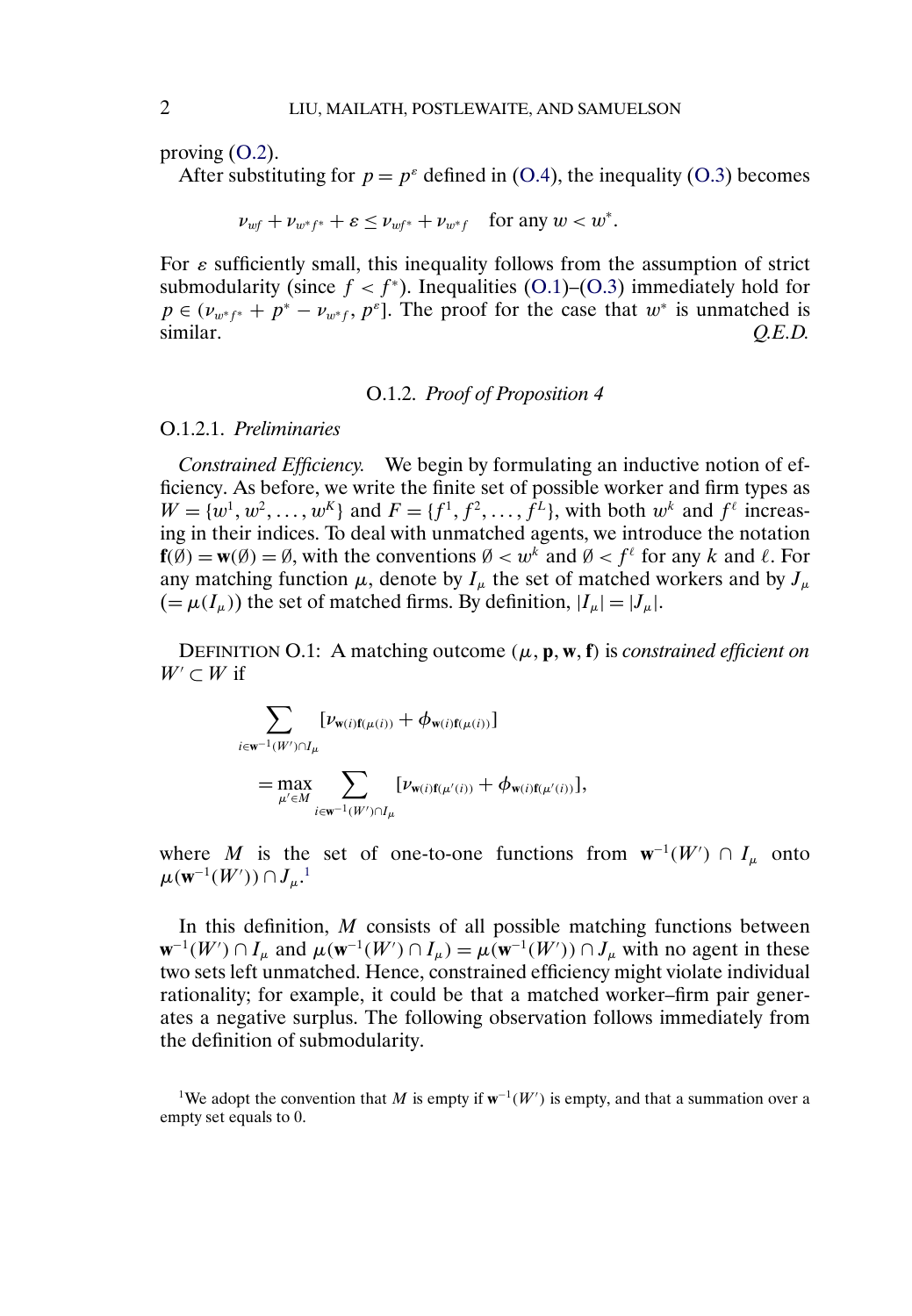<span id="page-2-0"></span>LEMMA  $O.2$ : *A* matching outcome  $(\mu, \mathbf{p}, \mathbf{w}, \mathbf{f})$  is constrained efficient on  $W' \subset W$  if and only if the matching outcome is negative assortative (*i.e.*, for all  $i, i' \in I$  such that  $\mu(i), \mu(i') \in J$ , if  $w(i) < w(i')$ , then  $f(\mu(i)) \ge f(\mu(i'))$ .

DEFINITION O.2: For  $1 \le k < K$ , a matching outcome  $(\mu, \mathbf{p}, \mathbf{w}, \mathbf{f})$  is *kthorder constrained efficient* if, for all  $w > w^k$  and  $w \in W$ ,  $(\mu, \mathbf{p}, \mathbf{w}, \mathbf{f})$  *is con*strained efficient on  $\{w^1, \ldots, w^k, w\}.$ 

The following observation explores the submodularity assumption and is useful in our inductive proofs.

LEMMA O.3: *A matching outcome*  $(\mu, \mathbf{p}, \mathbf{w}, \mathbf{f})$  *is*  $(k + 1)$ *th-order constrained efficient if and only if it is kth-order constrained efficient and, for all*  $w > w^{k+1}$ , *it* is constrained efficient on  $\{w^{k+1}, w\}.$ 

PROOF: The "only if" parts are immediate by definition. "If": suppose  $(\mu, \mathbf{p}, \mathbf{w}, \mathbf{f})$  is kth-order constrained efficient. Consider any  $w > w^{k+1}$ . If  $\mathbf{w}(i) \neq$  $w^{k+1}$  and  $w(i) \neq w$  for all  $i \in I_\mu$ , then trivially,  $(\mu, \mathbf{p}, \mathbf{w}, \mathbf{f})$  is constrained efficient on  $\{w^1, \ldots, w^k, w^{k+1}, w\}$ . Suppose  $\mathbf{w}(i) = w^{k+1}$  and  $\mathbf{w}(i') = w$  for some  $i, i' \in I_\mu$ . By assumption,  $(\mu, \mathbf{p}, \mathbf{w}, \mathbf{f})$  is constrained efficient on  $\{w^{k+1}, w\}$ , and hence it follows from Lemma O.2 that  $f(\mu(i)) \ge f(\mu(i'))$ . By Lemma O.2 again,  $(\mu, \mathbf{p}, \mathbf{w}, \mathbf{f})$  is constrained efficient on  $\{w^1, \dots, w^k, w^{k+1}, w\}$ . Hence,  $(\mu, \mathbf{p}, \mathbf{w}, \mathbf{f})$ is (k + 1)th-order constrained efficient. *Q.E.D.*

*Unmatched Agents.*

LEMMA O.4: *Suppose*  $(\mu, \mathbf{p}, \mathbf{w}, \mathbf{f})$  *is incomplete-information stable:* 

1. *there does not exist*  $i, i' \in I$  *such that*  $\mu(i) = \emptyset \neq \mu(i')$  *and*  $\mathbf{w}(i) > \mathbf{w}(i')$ *,* 

2. there does not exist  $j, j' \in J$  such that  $\mu^{-1}(j) = \emptyset \neq \mu^{-1}(j')$  and  $\mathbf{f}(j) > \mathbf{f}(j')$ , *and*

3. *there does not exist*  $i \in I$  *and*  $j \in J$  *such that*  $\mu(i) = \emptyset = \mu^{-1}(j)$  *and*  $\nu_{\mathbf{w}(i)\mathbf{f}(j)}$  +  $\phi_{\mathbf{w}(i)\mathbf{f}(j)} > 0.$ 

PROOF: Statement 1: Suppose there exist  $i, i' \in I$  such that  $\mu(i) = \emptyset \neq \mu(i')$ and  $w(i) > w(i')$ . We claim that  $(i, \mu(i'))$  can form a blocking pair with a payment  $p = -\nu_{\mathbf{w}(i)\mathbf{f}(\mu(i'))} + \varepsilon$  for some small enough  $\varepsilon > 0$ . To see this, note that, by Lemma [O.1,](#page-0-0) worker  $i$  receives a positive payoff and reveals that his type is at least  $w(i)$  if  $\varepsilon$  is small enough. The expected payoff of firm  $\mu(i')$  from this deviation is at least

$$
\phi_{\mathbf{w}(i)\mathbf{f}(\mu(i'))} - p = \phi_{\mathbf{w}(i)\mathbf{f}(\mu(i'))} + \nu_{\mathbf{w}(i)\mathbf{f}(\mu(i'))} - \varepsilon.
$$

Since  $\mathbf{w}(i) > \mathbf{w}(i')$ , Assumption 1 implies that  $\phi_{\mathbf{w}(i)\mathbf{f}(\mu(i'))} + \nu_{\mathbf{w}(i)\mathbf{f}(\mu(i'))} - \varepsilon >$  $\phi_{\mathbf{w}(i')\mathbf{f}(\mu(i'))} + \nu_{\mathbf{w}(i')\mathbf{f}(\mu(i'))}$  for a small  $\varepsilon$ . But  $\phi_{\mathbf{w}(i')\mathbf{f}(\mu(i'))} + \nu_{\mathbf{w}(i')\mathbf{f}(\mu(i'))}$  is the total surplus in a match  $(i', \mu(i'))$ . So firm  $\mu(i')$  finds this deviation profitable.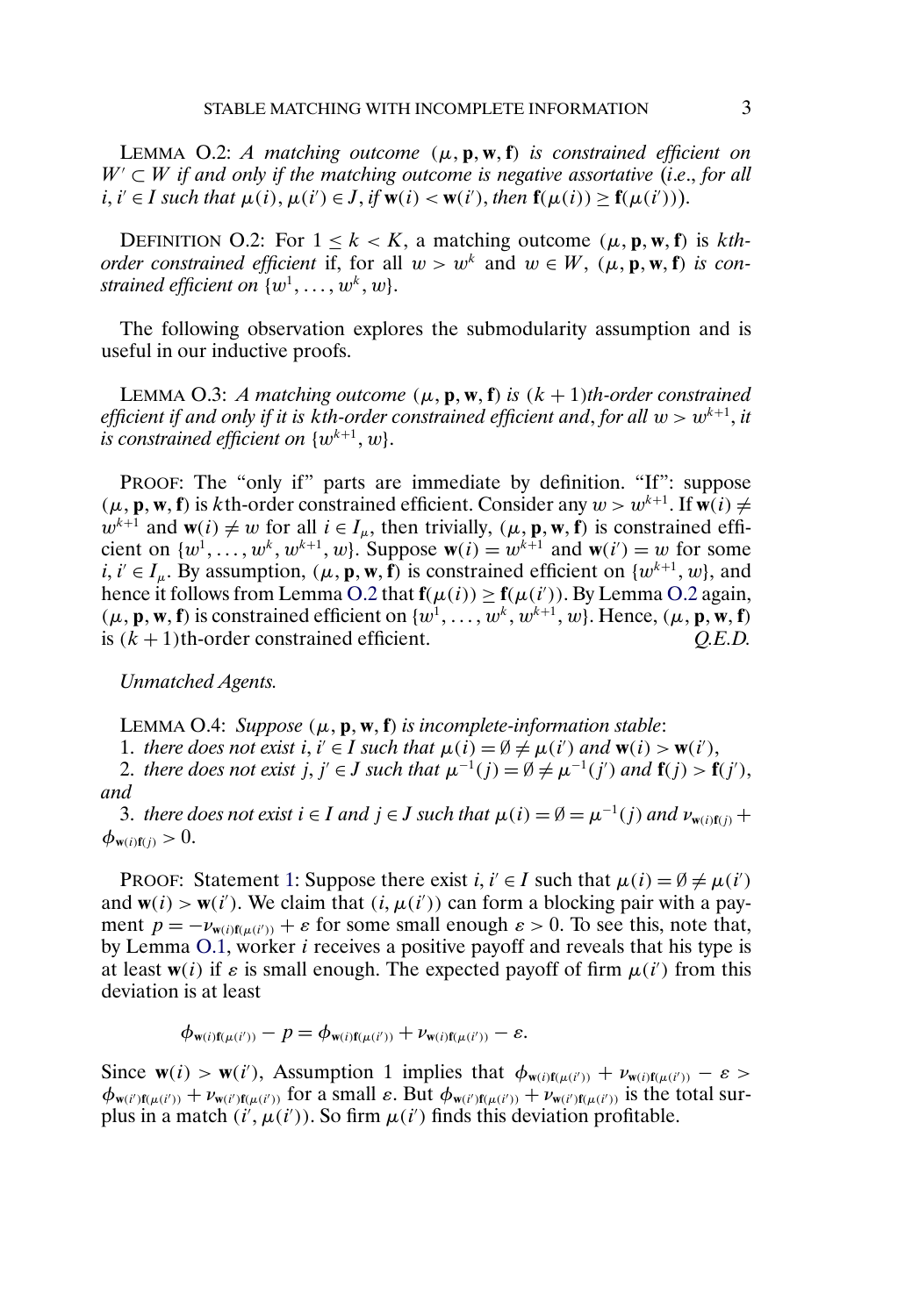<span id="page-3-0"></span>Statement [2:](#page-2-0) Suppose there exist  $j, j' \in J$  such that  $\mu^{-1}(j) = \emptyset \neq \mu^{-1}(j')$ and  $f(j) > f(j')$ . We claim  $(\mu^{-1}(j'), j)$  form a blocking pair with payment  $p = \mathbf{p}_{\mu^{-1}(j'),j'} + \varepsilon$  for some  $\varepsilon > 0$ . Observe first that worker  $\mu^{-1}(j')$  receives a strictly higher payoff in this block, since  $\nu$  is weakly monotonic in f, and so

$$
\nu_{\mathbf{w}(\mu^{-1}(j'))\mathbf{f}(j)} + \mathbf{p}_{\mu^{-1}(j'),j'} + \varepsilon > \nu_{\mathbf{w}(\mu^{-1}(j'))\mathbf{f}(j')} + \mathbf{p}_{\mu^{-1}(j'),j'}.
$$

Although firm j may be uncertain about the type of worker  $\mu^{-1}(j')$ , the firm knows that the individual rationality for firm  $j'$  and the strict monotonicity of  $\phi$  in f imply

$$
0 \leq \phi_{\mathbf{w}(\mu^{-1}(j'))\mathbf{f}(\mu(j'))} - \mathbf{p}_{\mu^{-1}(j'),j'} < \phi_{\mathbf{w}(\mu^{-1}(j'))\mathbf{f}(j)} - \mathbf{p}_{\mu^{-1}(j'),j'}.
$$

Therefore, for  $\varepsilon$  sufficiently small, firm j gets a strictly positive payoff in the matching with worker  $\mu^{-1}(j')$  at price  $p = \mathbf{p}_{\mu^{-1}(j'),j'} + \varepsilon$ .

Statement [3:](#page-2-0) Suppose there exist  $i \in I$  and  $j \in J$  such that  $\mu(i) = \emptyset \neq \mu^{-1}(j)$ and  $\nu_{\mathbf{w}(i)\mathbf{f}(j)} + \phi_{\mathbf{w}(i)\mathbf{f}(j)} > 0$ . We claim  $(i, j)$  form a blocking pair with payment  $p = -\nu_{w(i)f(j)} + \varepsilon$  for small enough  $\varepsilon$ . Worker i's payoff is positive from this deviation, and, by Lemma [O.1,](#page-0-0) firm j knows the block is only possible if worker i's type is at least  $w(i)$ . Assumption 1 implies that firm j's payoff is at least  $\nu_{\mathbf{w}(i)\mathbf{f}(j)} + \phi_{\mathbf{w}(i)\mathbf{f}(j)} - \varepsilon$ , which is strictly positive for  $\varepsilon$  sufficiently small. *Q.E.D.* 

#### O.1.2.2. *Completion of the Proof of Proposition 4*

*Constrained Efficiency.* Lemmas O.5 and [O.6](#page-4-0) inductively show that every incomplete-information stable matching outcome is constrained efficient.

LEMMA O.5: *If*  $(\mu, \mathbf{p}, \mathbf{w}, \mathbf{f}) \in \Sigma^1$ , then  $(\mu, \mathbf{p}, \mathbf{w}, \mathbf{f})$  is first-order constrained ef*ficient*.

PROOF: Suppose, to the contrary, that some  $(\mu, \mathbf{p}, \mathbf{w}, \mathbf{f}) \in \Sigma^1$  is not firstorder constrained efficient. Then, by Lemma [O.2,](#page-2-0) there exist two workers, say 1 and 2, such that **w**(2) > **w**(1) =  $w^1$  and **f**( $\mu$ (2)) > **f**( $\mu$ (1))  $\neq \emptyset$ .

CLAIM O.1: *If* (μ, **p**, **w**, **f**) ∈  $\Sigma$ <sup>1</sup>, **w**(2) > **w**(1) = *w*<sup>1</sup>, *and* **f**(μ(2)) > **f**(μ(1)) ≠ ∅, *then*

 $(0.5)$   $\phi_{w(2), f(\mu(1))} + \nu_{w(2), f(\mu(1))}$ 

 $\leq \nu_{\mathbf{w}(2),\mathbf{f}(\mu(2))} + \mathbf{p}_{2,\mu(2)} + \phi_{\mathbf{w}(1),\mathbf{f}(\mu(1))} - \mathbf{p}_{1,\mu(1)}.$ 

PROOF: Consider a match by worker 2 and firm  $\mu(1)$  with payment

$$
p := \nu_{\mathbf{w}(2), \mathbf{f}(\mu(2))} + \mathbf{p}_{2, \mu(2)} - \nu_{\mathbf{w}(2), \mathbf{f}(\mu(1))} + \varepsilon,
$$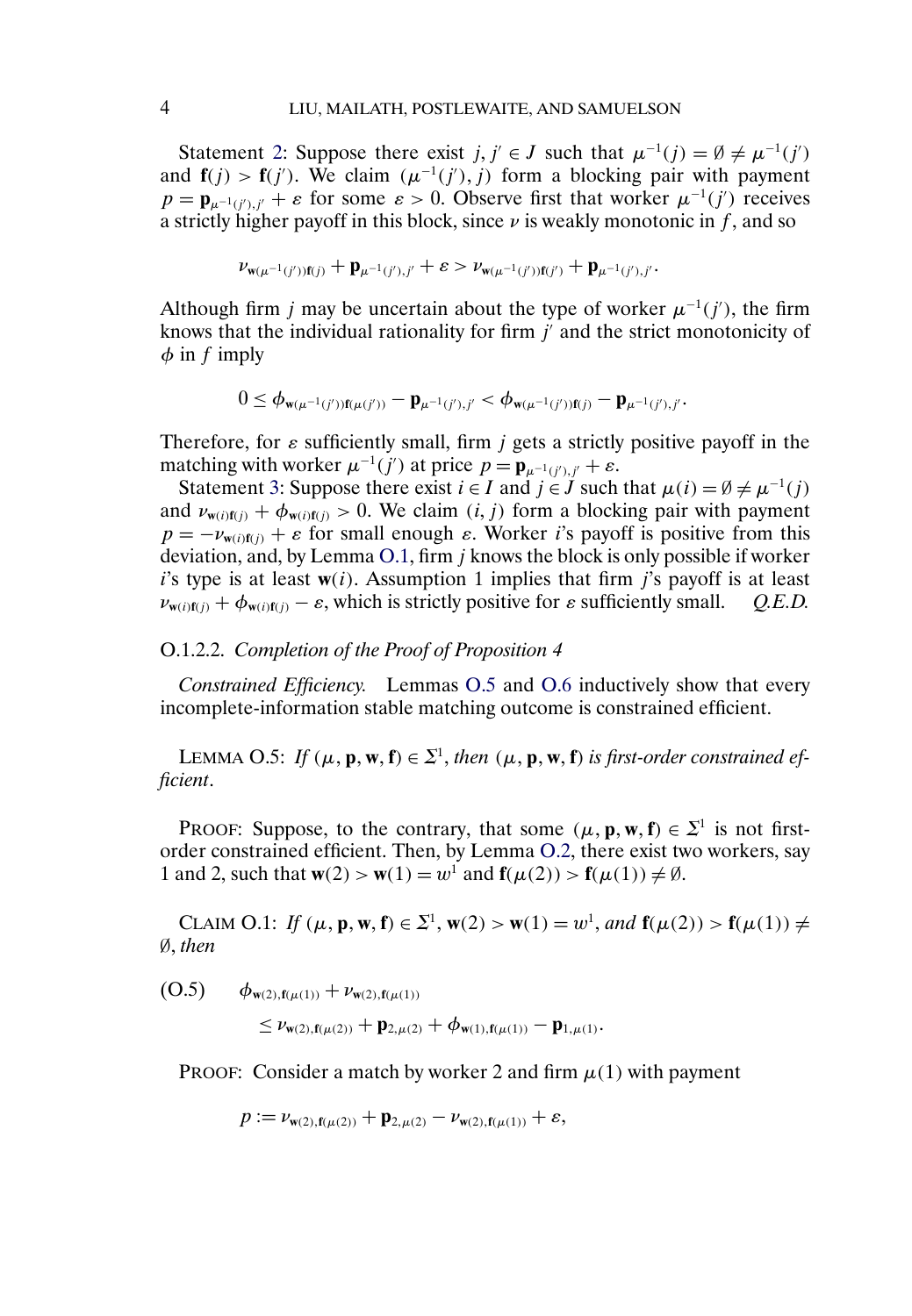<span id="page-4-0"></span>for small  $\varepsilon > 0$ . By Lemma [O.1,](#page-0-0) this match is only attractive to worker 2 if his type is  $w(2)$  or higher. Since  $(\mu, \mathbf{p}, \mathbf{w}, \mathbf{f}) \in \Sigma^1$ , firm  $\mu(1)$  must not be better off in this match. Hence,

$$
\phi_{w(2),f(\mu(1))} - p \le \phi_{w(1),f(\mu(1))} - p_{1,\mu(1)}.
$$

Substituting for *p*,

$$
\begin{aligned} &\phi_{\mathbf{w}(2),\mathbf{f}(\mu(1))}-(\nu_{\mathbf{w}(2),\mathbf{f}(\mu(2))}+\mathbf{p}_{2,\mu(2)}-\nu_{\mathbf{w}(2),\mathbf{f}(\mu(1))}+\varepsilon)\\ &\leq\phi_{\mathbf{w}(1),\mathbf{f}(\mu(1))}-\mathbf{p}_{1,\mu(1)}, \end{aligned}
$$

implying [\(O.5\)](#page-3-0). *Q.E.D.*

CLAIM O.2: *If* (μ, **p**, **w**, **f**) ∈  $\Sigma^1$ , **w**(2) > **w**(1) = *w*<sup>1</sup>, *and* **f**(μ(2)) > **f**(μ(1)) ≠ ∅, *then*

$$
\begin{aligned} & \nu_{\boldsymbol{w}(1),\boldsymbol{f}(\mu(2))} + \boldsymbol{\phi}_{\boldsymbol{w}(1),\boldsymbol{f}(\mu(2))} \\ & \leq \nu_{\boldsymbol{w}(1),\boldsymbol{f}(\mu(1))} + p_{1,\mu(1)} + \boldsymbol{\phi}_{\boldsymbol{w}(2),\boldsymbol{f}(\mu(2))} - p_{2,\mu(2)}. \end{aligned}
$$

PROOF: If the inequality in (B.6) did not hold, we can find  $q \in \mathbb{R}$  such that

$$
(O.6) \qquad \nu_{\mathbf{w}(1),\mathbf{f}(\mu(2))} + q > \nu_{\mathbf{w}(1),\mathbf{f}(\mu(1))} + \mathbf{p}_{1,\mu(1)} \quad \text{and}
$$

**(O.7)**  $\phi_{\mathbf{w}(1),\mathbf{f}(\mu(2))} - q > \phi_{\mathbf{w}(2),\mathbf{f}(\mu(2))} - \mathbf{p}_{2,\mu(2)}.$ 

Since  $\phi$  is weakly increasing and **w**(1) =  $w^1$  is the smallest type, (O.7) implies

$$
(O.8) \quad \min_{w \in W} \phi_{w,\mathbf{f}(\mu(2))} - q > \phi_{\mathbf{w}(2),\mathbf{f}(\mu(2))} - \mathbf{p}_{2,\mu(2)}.
$$

Hence,  $(0.6)$  and  $(0.8)$  imply  $(1, \mu(2))$  is a blocking pair, contradicting  $(\mu, \mathbf{p}, \mathbf{w},$  $f$ )  $\in \Sigma^1$ .  $Q.E.D.$ 

Finally, we combine Claims [O.1](#page-3-0) and O.2. Adding the two inequalities, we obtain

$$
(\nu_{\mathbf{w}(1),\mathbf{f}(\mu(2))} + \nu_{\mathbf{w}(2),\mathbf{f}(\mu(1))}) + (\phi_{\mathbf{w}(1),\mathbf{f}(\mu(2))} + \phi_{\mathbf{w}(2),\mathbf{f}(\mu(1))})
$$
  
\n
$$
\leq (\nu_{\mathbf{w}(1),\mathbf{f}(\mu(1))} + \nu_{\mathbf{w}(2),\mathbf{f}(\mu(2))}) + (\phi_{\mathbf{w}(1),\mathbf{f}(\mu(1))} + \phi_{\mathbf{w}(2),\mathbf{f}(\mu(2))}).
$$

Since  $w(1) < w(2)$  and  $f(\mu(2)) > f(\mu(1))$ , this inequality contradicts the strict submodularity of  $\nu + \phi$ . This completes the proof of Lemma [O.5.](#page-3-0) *Q.E.D.* 

LEMMA O.6: *For any*  $k \ge 1$ , *if*  $(\mu, \mathbf{p}, \mathbf{w}, \mathbf{f}) \in \Sigma^k$ , *then*  $(\mu, \mathbf{p}, \mathbf{w}, \mathbf{f})$  *is kth-order constrained efficient*.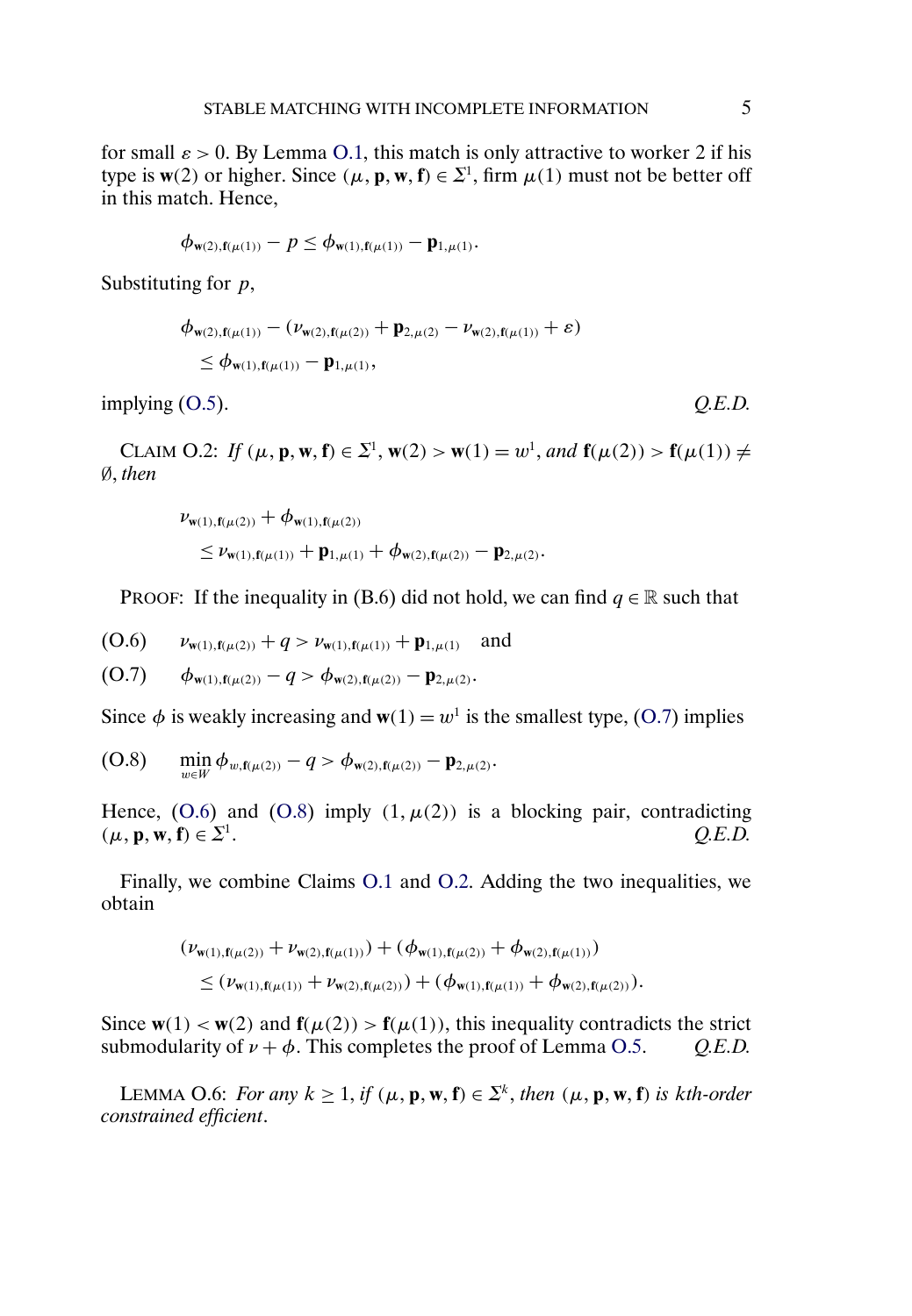<span id="page-5-0"></span>PROOF: We proceed by induction. Suppose the claim holds for some  $k > 1$ (from Lemma [O.5,](#page-3-0) the claim holds for  $\tilde{k} = 1$ ). Suppose, to the contrary, that  $(\mu, \mathbf{p}, \mathbf{w}, \mathbf{f}) \in \Sigma^{k+1}$ , and  $(\mu, \mathbf{p}, \mathbf{w}, \mathbf{f})$  is not  $(k+1)$ th-order constrained efficient. There then exist two workers *i* and *i'* such that worker *i*'s type is  $w(i) = w^{k+1}$ **w**(*i'*) and  $\emptyset \neq \mathbf{f}(\mu(i)) < \mathbf{f}(\mu(i'))$ .

CLAIM O.3: *If*  $(\mu, \mathbf{p}, \mathbf{w}, \mathbf{f}) \in \Sigma^{k+1}$ ,  $\mathbf{w}(i) = w^{k+1} < \mathbf{w}(i')$ , and  $\emptyset \neq \mathbf{f}(\mu(i)) <$  $f(\mu(i'))$ , *then* 

**(O.9)**  $\nu_{\mathbf{w}(i'),\mathbf{f}(\mu(i))} + \phi_{\mathbf{w}(i'),\mathbf{f}(\mu(i))}$ 

$$
\leq \nu_{\mathbf{w}(i'),\mathbf{f}(\mu(i'))} + \mathbf{p}_{i',\mu(i')} + \phi_{\mathbf{w}(i),\mathbf{f}(\mu(i))} - \mathbf{p}_{i,\mu(i)}.
$$

PROOF: Consider a match by worker i' and firm  $\mu(i)$  with payment

$$
p := \nu_{\mathbf{w}(i'),\mathbf{f}(\mu(i'))} + \mathbf{p}_{i',\mu(i')} - \nu_{\mathbf{w}(i'),\mathbf{f}(\mu(i))} + \varepsilon,
$$

for small  $\varepsilon > 0$ . By Lemma [O.1,](#page-0-0) this match is only attractive to worker i' if his type is at least  $w(i')$ . Since  $(\mu, \mathbf{p}, \mathbf{w}, \mathbf{f}) \in \Sigma^{k+1}$ , the match  $(i', \mu(i))$  with p cannot make firm  $\mu(i)$  better off for any consistent belief. Hence, there exists  $w \geq w(i')$  such that

$$
\phi_{w,\mathbf{f}(\mu(i))} - p \leq \phi_{\mathbf{w}(i),\mathbf{f}(\mu(i))} - \mathbf{p}_{i,\mu(i)}.
$$

By monotonicity of  $\phi$  and  $w(i') \leq w$ , we have

$$
\phi_{\mathbf{w}(i'),\mathbf{f}(\mu(i))} - p \leq \phi_{\mathbf{w}(i),\mathbf{f}(\mu(i))} - \mathbf{p}_{i,\mu(i)}.
$$

Substituting for p, we get (O.9).  $Q.E.D.$ 

CLAIM O.4: *If*  $(\mu, \mathbf{p}, \mathbf{w}, \mathbf{f}) \in \Sigma^{k+1}$ ,  $\mathbf{w}(i) = w^{k+1} < \mathbf{w}(i')$ , and  $\emptyset \neq \mathbf{f}(\mu(i)) <$  $f(\mu(i'))$ , *then* 

**(O.10)**  $\nu_{\mathbf{w}(i),\mathbf{f}(\mu(i'))} + \phi_{\mathbf{w}(i),\mathbf{f}(\mu(i'))}$ 

 $\leq \nu_{\mathbf{w}(i),\mathbf{f}(\mu(i))} + \mathbf{p}_{i,\mu(i)} + \phi_{\mathbf{w}(i'),\mathbf{f}(\mu(i'))} - \mathbf{p}_{i',\mu(i')}$ 

PROOF: Suppose, to the contrary, that the claimed inequality does not hold. We can then find  $q \in \mathbb{R}$  such that

- **(O.11)**  $\nu_{\mathbf{w}(i),\mathbf{f}(\mu(i'))} + q > \nu_{\mathbf{w}(i),\mathbf{f}(\mu(i))} + \mathbf{p}_{i,\mu(i)}$  and
- **(O.12)**  $\phi_{\mathbf{w}(i),\mathbf{f}(\mu(i'))} q > \phi_{\mathbf{w}(i'),\mathbf{f}(\mu(i'))} \mathbf{p}_{i',\mu(i')}.$

By monotonicity of  $\phi$ , (O.12) implies

**(O.13)**  $\phi_{w, \mathbf{f}(\mu(i'))} - q$  $> \phi_{\mathbf{w}(i'),\mathbf{f}(\mu(i'))} - \mathbf{p}_{i',\mu(i')}$  for all  $w \geq \mathbf{w}(i) = w^{k+1}$ .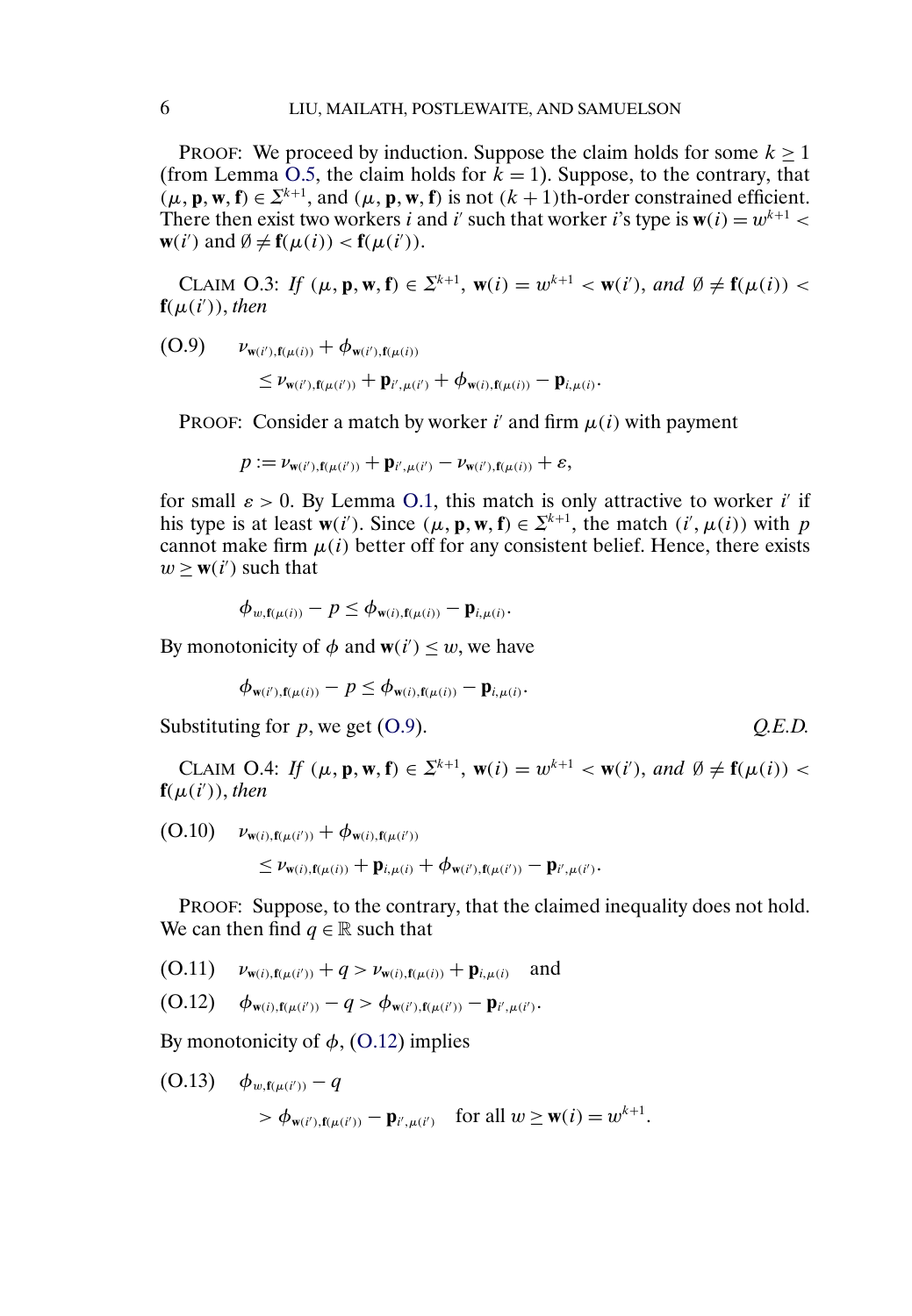By the induction hypothesis,  $\Sigma^k$  only contains outcomes that are kth-order constrained efficient. Consider the following set of worker type assignments:

$$
\Omega' = \left\{ \mathbf{w}' \in \Omega : (\mu, \mathbf{p}, \mathbf{w}', \mathbf{f}) \in \Sigma^k, \mathbf{w}'(i') = \mathbf{w}(i'), \nu_{\mathbf{w}'(i), \mathbf{f}(\mu(i'))} + q > \nu_{\mathbf{w}'(i), \mathbf{f}(\mu(i))} + \mathbf{p}_{i, \mu(i)} \right\}.
$$

We claim that, for any  $w' \in \Omega'$ ,  $w'(i) \geq w^{k+1}$ . To see this, suppose, to the contrary, that  $\mathbf{w}'(i) \leq w^k$ . By assumption,  $\mathbf{w}'(i') = \mathbf{w}(i') > w^{\overline{k}+1} > w^k$  and **f**( $\mu(i)$ ) < **f**( $\mu(i')$ ). But then **w**<sup>(i)</sup> < **w**<sup>(i')</sup>, while **f**( $\mu(i)$ ) < **f**( $\mu(i')$ ), and so  $(\mu, \mathbf{p}, \mathbf{w}', \mathbf{f})$  is not kth-order constrained efficient, contradicting the assumption that  $(\mu, \mathbf{p}, \mathbf{w}', \mathbf{f}) \in \Sigma^k$ .

It then follows from [\(O.13\)](#page-5-0) that

$$
(O.14) \quad \min_{\mathbf{w}'\in\Omega'} \phi_{\mathbf{w}'(i),\mathbf{f}(\mu(i'))} - q > \phi_{\mathbf{w}(i'),\mathbf{f}(\mu(i'))} - \mathbf{p}_{i',\mu(i')}.
$$

Hence, from [\(O.11\)](#page-5-0) and (O.14), the unmatched pair  $(i, \mu(i'))$  at payment q can form a blocking pair. A contradiction. *Q.E.D.*

Summing  $(O.9)$  and  $(O.10)$ , we have

$$
(\nu_{\mathbf{w}(i'),\mathbf{f}(\mu(i))} + \nu_{\mathbf{w}(i),\mathbf{f}(\mu(i'))}) + (\phi_{\mathbf{w}(i'),\mathbf{f}(\mu(i))} + \phi_{\mathbf{w}(i),\mathbf{f}(\mu(i'))})
$$
  
\n
$$
\leq (\nu_{\mathbf{w}(i'),\mathbf{f}(\mu(i'))} + \nu_{\mathbf{w}(i),\mathbf{f}(\mu(i))}) + (\phi_{\mathbf{w}(i),\mathbf{f}(\mu(i))} + \phi_{\mathbf{w}(i'),\mathbf{f}(\mu(i'))}),
$$

contradicting strict submodularity of  $\nu + \phi$ . This completes the proof of Lemma [O.6.](#page-4-0) *Q.E.D.*

*Efficiency and Constrained Efficiency.* By definition, efficiency implies constrained efficiency, but the converse is not true without further assumptions. As shown in the example, leaving some agents unmatched, or creating more matched pairs, could improve efficiency. It follows from Lemma [O.4](#page-2-0) that in a stable matching outcome, all the unmatched workers (firms, resp.) must have lower realized types than the matched workers (firms, resp.) and no ex post surplus can be generated by unmatched agents.

Without loss of generality, we assume  $w(i)$  is increasing in i. Suppose the incomplete-information stable matching outcome  $(\mu, \mathbf{p}, \mathbf{w}, \mathbf{f})$  is constrained efficient but not efficient. Lemma [O.4](#page-2-0) implies that all unmatched agents have types lower than those in  $I_{\mu}$  and  $J_{\mu}$ . Let  $\mu^*$  be an efficient matching. Since efficiency implies constrained efficiency, Lemma [O.4](#page-2-0) implies that all unmatched agents under  $\mu^*$  have types lower than those of  $I_{\mu^*}$  and  $J_{\mu^*}$ . Therefore, without loss of generality, we can assume either  $I_\mu \subsetneq I_{\mu^*}$  and  $J_\mu \subsetneq J_{\mu^*}$ , or  $I_{\mu^*} \subsetneq I_\mu$ and  $J_{\mu^*} \subsetneq J_{\mu}$ . In addition, it follows from Lemma [O.2](#page-2-0) that we can assume that, without loss of generality,  $\mu^*(i) \neq \mu(i)$  for each worker  $i \in I_{\mu^*}$ .

Under the hypothesis that all matches yield a positive surplus, it is immediate that there are no unmatched pairs of workers and firms under  $\mu^*$ , and so we must have  $I_{\mu} \subsetneq I_{\mu^*}$  and  $J_{\mu} \subsetneq J_{\mu^*}$ .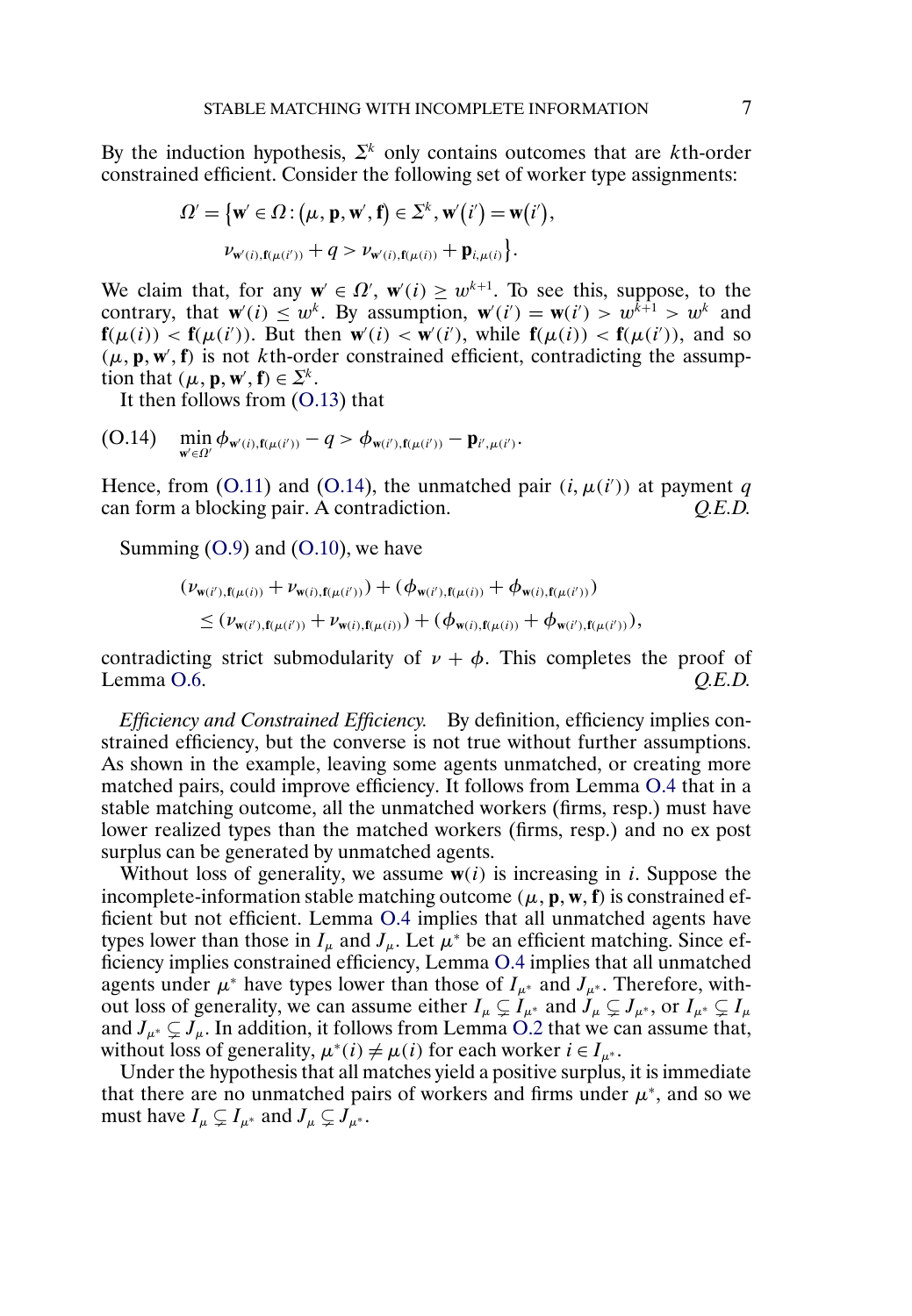<span id="page-7-0"></span>

FIGURE O.1.—An illustration of the derivation of (O.15).

LEMMA O.7: Suppose (μ, **p**, **w**, **f**) is a constrained efficient incomplete*information stable matching outcome. Suppose*  $I_\mu \subsetneq I_{\mu^*}$  and  $J_\mu \subsetneq J_{\mu^*}$ . Then  $(\mu, \mathbf{p}, \mathbf{w}, \mathbf{f})$  *is efficient.* 

PROOF: We claim that, for each  $i \in I_\mu$ , it must be that

$$
(O.15) \quad \mathbf{f}(\mu^*(i)) \leq \mathbf{f}(\mu(i)).
$$

To see that (O.15) holds, note that, by assumption,  $I_{\mu^*}$  is obtained from  $I_{\mu}$  by adding some lower worker types. Lemma [O.2](#page-2-0) implies that those added low types must match with high type firms under  $\mu^*$ , and hence  $i \in I_\mu$  will be rematched to lower firms under  $\mu^*$  (see Figure O.1).

In the statement of the next claim, (O.16) is well-defined for workers  $i \in$  $I_{\mu^*} \setminus I_{\mu}$  using the convention  $\nu_{\mathbf{w}(i),\emptyset} = \mathbf{p}_{i,\emptyset} = 0.$ 

CLAIM O.5: Suppose the matching outcome  $(\mu, \mathbf{p}, \mathbf{w}, \mathbf{f})$  is incomplete-infor*mation stable.* If  $I_\mu \subsetneq I_{\mu^*}$ ,  $J_\mu \subsetneq J_{\mu^*}$ , and  $\mathbf{f}(\mu(i)) \neq \mathbf{f}(\mu^*(i))$  for all  $i \in I_\mu$ , then, for *each*  $i \in I_{\mu^*}$ ,

**(O.16)**  $\nu_{\mathbf{w}(i),\mathbf{f}(\mu^*(i))} + \phi_{\mathbf{w}(i),\mathbf{f}(\mu^*(i))}$ 

$$
\leq \nu_{\mathbf{w}(i),\mathbf{f}(\mu(i))} + \mathbf{p}_{i,\mu(i)} + \phi_{\mathbf{w}(\mu^{-1}(\mu^*(i))),\mathbf{f}(\mu^*(i))} - \mathbf{p}_{\mu^{-1}(\mu^*(i)),\mu^*(i)}.
$$

**PROOF:** Since  $f(\mu(i)) \neq f(\mu^*(i))$  for all  $i \in I_\mu$ , (O.15) implies  $f(\mu^*(i))$  < **f**( $\mu(i)$ ) for all  $i \in I_{\mu}$ . By Lemma [O.1,](#page-0-0) under  $\mu$ , for each worker  $i \in I_{\mu}$ , the match with firm  $\mu^*(i)$  with payment

$$
(O.17) \quad p := \nu_{\mathbf{w}(i), \mathbf{f}(\mu(i))} + \mathbf{p}_{i, \mu(i)} - \nu_{\mathbf{w}(i), \mathbf{f}(\mu^*(i))} + \varepsilon,
$$

for  $\varepsilon > 0$  small, is only profitable if his type is at least  $w(i)$ .

In addition, under  $\mu$ , each worker  $i \in I_{\mu^*} \setminus I_{\mu}$  is unmatched, and hence (by Lemma [O.1](#page-0-0) again) there are matches for such workers *i* with firm  $\mu^*(i) \neq \emptyset$ with payment  $(0.17)$  that are only profitably if his type is at least  $w(i)$ .

Since  $(\mu, \mathbf{p}, \mathbf{w}, \mathbf{f})$  is stable, for each  $i \in I_{\mu^*}$ , firm  $\mu^*(i)$  must not find any such match profitable, that is,

$$
\phi_{\mathbf{w}(i),\mathbf{f}(\mu^*(i))} - p \le \phi_{\mathbf{w}(\mu^{-1}(\mu^*(i))),\mathbf{f}(\mu^*(i))} - \mathbf{p}_{\mu^{-1}(\mu^*(i)),\mu^*(i)}.
$$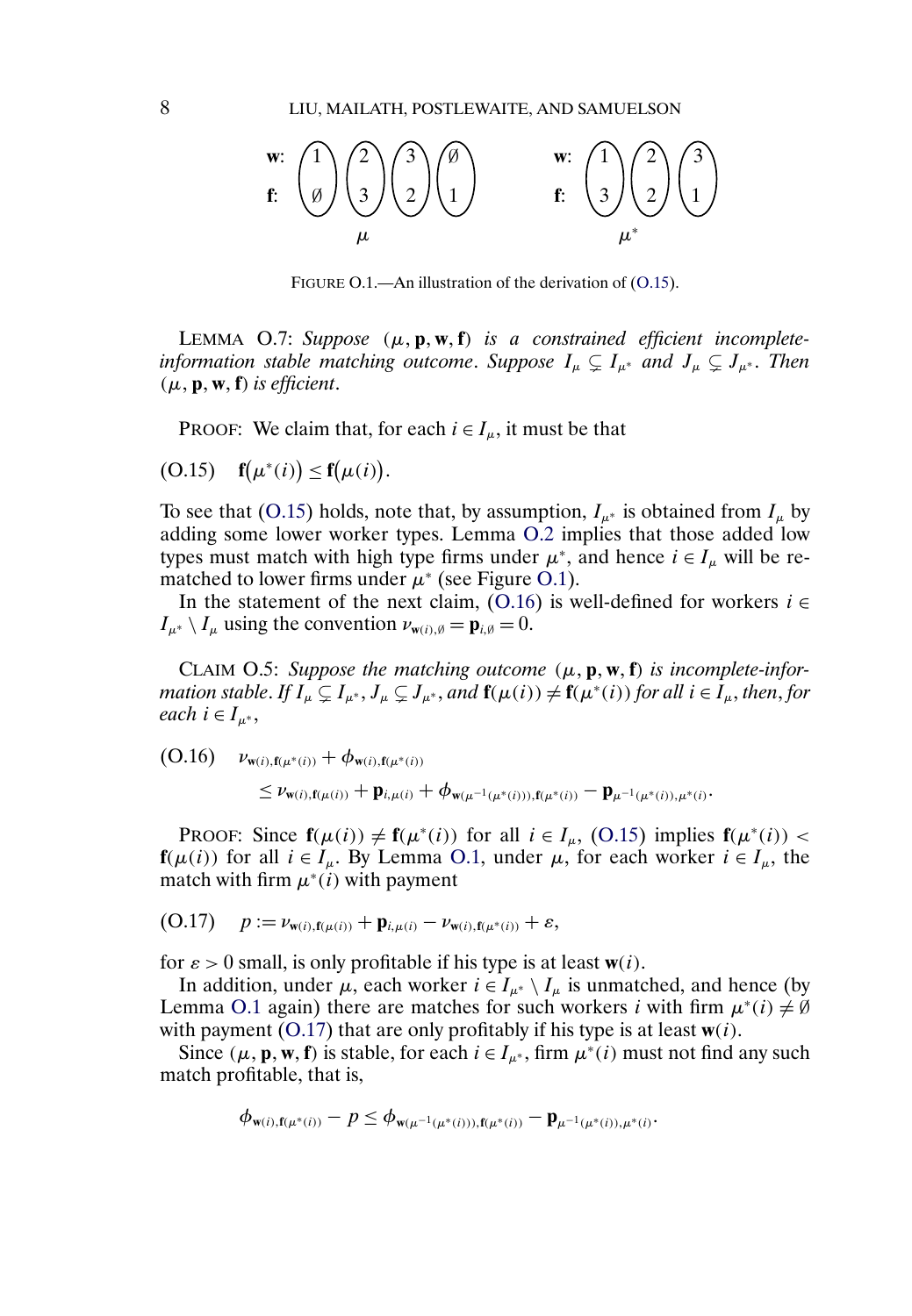

FIGURE O.2.—An illustration of the case ruled out in Claim [O.5.](#page-7-0)

Substituting p and taking  $\varepsilon \to 0$ , we obtain [\(O.16\)](#page-7-0).  $Q.E.D.$ 

Summing [\(O.16\)](#page-7-0) over all  $i \in I_{\mu^*}$ , the payments cancel, yielding

$$
\sum_{i \in I_{\mu^*}} (\nu_{\mathbf{w}(i), f(\mu^*(i))} + \phi_{\mathbf{w}(i), f(\mu^*(i))})
$$
\n
$$
\leq \sum_{i \in I_{\mu^*}} (\nu_{\mathbf{w}(i), f(\mu(i))} + \phi_{\mathbf{w}(\mu^{-1}(\mu^*(i))), f(\mu^*(i))}),
$$

contradicting the hypothesized inefficiency of  $(\mu, \mathbf{p}, \mathbf{w}, \mathbf{f})$ .

Claim [O.5](#page-7-0) requires  $f(\mu(i)) \neq f(\mu^*(i))$  for all  $i \in I_\mu$  in order to apply Lemma [O.1](#page-0-0) for each such i. To illustrate the issue that arises if  $f(\mu(i)) =$  $f(\mu^*(i))$  for some  $i \in I_\mu$ , consider the matchings in Figure O.2. In this example, the argument in the proof of Claim [O.5](#page-7-0) cannot be used because, under  $\mu$ , there is no match for the type 2 worker with another firm whose type is the same as his currently matched firm that is only profitable if his type is at least 2. However, in this case, to compare the efficiency of  $\mu$  and  $\mu^*$ , we only need to consider where they differ, that is, we only need to look at the two matchings illustrated in Figure O.3.

Claim [O.5](#page-7-0) applies to  $\hat{\mu}$  and  $\hat{\mu}^*$ , and the same conclusion holds. We omit the obvious formal argument that requires additional notation. This completes the proof of Lemma [O.7.](#page-7-0) *Q.E.D. Q.E.D.* 



FIGURE O.3.—The relevant part of the matching from Figure O.2.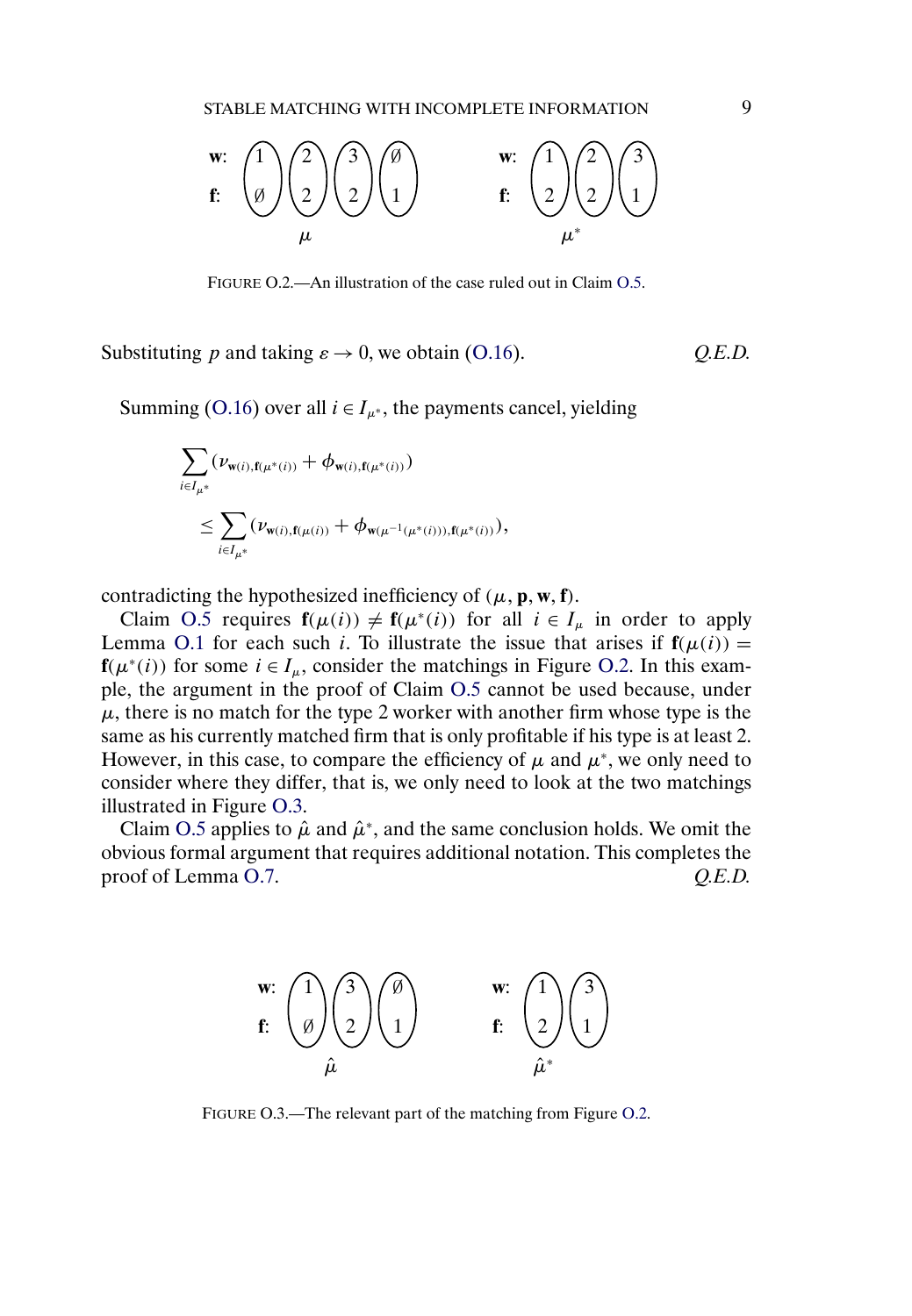### O.2. EXAMPLE AND PROOFS FOR SECTION 5

#### O.2.1. *The Example Illustrating Multiple Rounds*

Consider *n* firms and *n* workers:  $W = F = \{1, ..., n\}$ . Worker types are drawn from the set of all permutations. Worker premuneration values are identically zero,  $v_{wf} \equiv 0$ . Firm premuneration values are given by

$$
\phi_{wf} = \begin{cases} wf, & \text{if } w \le f, \\ f^2, & \text{if } w > f. \end{cases}
$$

Consider the price matrix  $P = 0$ , which assigns a price of zero to every match. Any price-taking matching outcome is then individually rational. In the matching given in Figure O.4, each firm is matched with the worker of the same index, except for an inversion in the match of the top two firms and workers. We show that this outcome is not price-sustainable. The only potentially profitable deviation in this matching outcome is for the type  $n$  firm to buy the type n worker; all workers and all other firms are getting the most they could obtain under the constant price matrix  $P = 0$ . However, under incomplete information, the type  $n$  firm does not know which worker is type  $n$ , and hence this matching outcome is  $\Psi^0$ -sustainable. In fact, for the same reason, every matching outcome that matches the type 1 worker with the type 1 firm is  $\Psi^0$ sustainable. Moreover,  $\Psi^1$ , the set of  $\Psi^0$ -sustainable outcomes, coincides with the set of matching outcomes that match the type 1 worker with the type 1 firm. To see this, it is enough to notice that any type  $j > 1$  firm, if matched with the type 1 worker, would profitably deviate to purchase any other worker, whose type (given that types are drawn from the set of permutations) must be larger than 1. Now restricting attention to the set  $\Psi^1$ , it must be that the set of  $\Psi^1$ -sustainable outcomes coincides with the set of matching outcomes that match type *i* workers with type *i* firms for  $i = 1, 2$ , a subset of  $\Psi^1$ . To see this, note that any firm  $j > 2$ , if matched with the type 2 worker, would profitably deviate to any worker other than the one matched with the type 1 firm (since the latter must be type 1, given that we are looking at  $\Psi^1$ ). Iterating this argument, we conclude that  $\Psi^{k+1}$ , the set of  $\Psi^k$ -competitive outcomes, coincides with the set of matching outcomes that match type  $i$  workers with type  $i$  firms for  $i = 1, 2, ..., k+1$ . Hence, the candidate matching outcome we constructed above is in  $\Psi^{n-2}$ , but not in  $\Psi^{n-1}$ .

$$
\mathbf{w:} \begin{pmatrix} 1 \\ 1 \end{pmatrix} \begin{pmatrix} 2 \\ 2 \end{pmatrix} \begin{pmatrix} 3 \\ 3 \end{pmatrix} \cdots \begin{pmatrix} n-2 \\ n-2 \end{pmatrix} \begin{pmatrix} n \\ n-1 \end{pmatrix} \begin{pmatrix} n-1 \\ n \end{pmatrix}
$$

FIGURE O.4.—The matching illustrating the need for many rounds of iteration in Definition 10.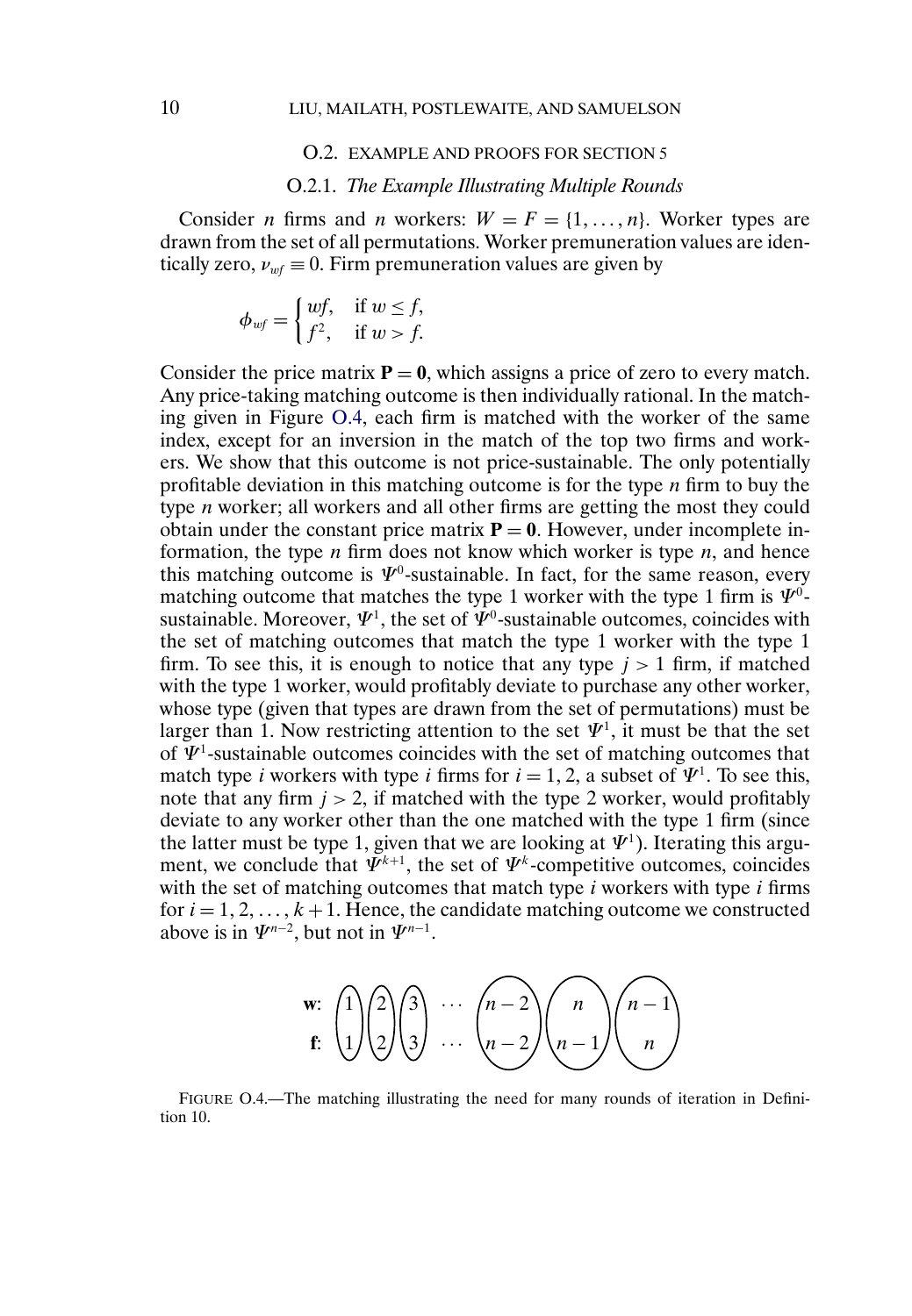## O.2.2. *Proof of Lemma 3*

<span id="page-10-0"></span>Take any set of price-taking matching outcomes, C, that is self-sustaining. Then  $C \subset \Psi^0$ , where  $\Psi^0$  is the set of individually rational outcomes. Since each  $(\mu, P, w, f) \in C$  is C-competitive, it follows from Definition 9 that such  $(\mu, \mathbf{P}, \mathbf{w}, \mathbf{f})$  is  $\Psi^0$ -sustainable, that is,  $(\mu, \mathbf{P}, \mathbf{w}, \mathbf{f}) \in \Psi^1$ . Hence,  $C \subset \Psi^1$ . Using again the fact that each  $(\mu, \mathbf{P}, \mathbf{w}, \mathbf{f}) \in C$  is *C*-sustainable and  $C \subset \Psi^1$ , we obtain that  $(\mu, P, w, f)$  is  $\Psi^1$ -sustainable and hence  $C \subset \Psi^2$ . We conclude that  $C \subset \Psi^{\infty}$  by iterating this argument. That is,  $\Psi^{\infty}$  contains any set that is selfsustainable. Moreover, by definition,  $\Psi^{\infty}$  is  $\Psi^{\infty}$ -sustainable and hence is selfsustainable.

## O.2.3. *Proof of Proposition 7*

The proof uses the fixed-point characterizations of stability and price sustainability. Fix an incomplete-information stable outcome  $(\mu, \mathbf{p}, \mathbf{w}, \mathbf{f})$  and let E be a self-stabilizing set that contains it. In particular, by part 4 of Lemma 1, we can take  $E$  such that it contains matching outcomes with the same allocation  $(\mu, \mathbf{p})$ . Our goal is to extend  $\mathbf{p}$  to  $\mathbf{P}$  in an appropriate way and then show that  $(\mu, P, w, f)$  is price-sustainable. To do so, we extend the entire self-stabilizing set  $E$  to a set of price-taking outcomes  $C$  and then show  $C$  is self-sustainable.

### O.2.3.1. *Step 1. Constructing* C

Let E be a self-stabilizing set. For each element of E,  $(\mu, \mathbf{p}, \tilde{\mathbf{w}}, \mathbf{f})$ , we extend  $(\mu, \mathbf{p}, \tilde{\mathbf{w}}, \mathbf{f})$  to  $(\mu, \tilde{\mathbf{P}}, \tilde{\mathbf{w}}, \mathbf{f})$ , and define C as the resulting set of price-taking matching outcomes.

Consider a worker–firm pair  $(i, j) \in I \times J$  such that  $j \neq \mu(i)$ . Since E is selfstabilizing, there does *not* exist  $p \in \mathbb{R}$  such that

$$
(O.18) \quad \nu_{\tilde{\mathbf{w}}(i),\mathbf{f}(j)} + p > \nu_{\tilde{\mathbf{w}}(i),\mathbf{f}(\mu(i))} + \mathbf{p}_{i,\mu(i)}
$$

and

$$
(O.19) \quad \left(\min_{\mathbf{w}' \in \Omega(\tilde{\mathbf{w}}(\mu^{-1}(j)), i, j, p)} \phi_{\mathbf{w}'(i), \mathbf{f}(j)}\right) - p > \phi_{\tilde{\mathbf{w}}(\mu^{-1}(j)), \mathbf{f}(j)} - \mathbf{p}_{\mu^{-1}(j), j},
$$

where  $\Omega(w, i, j, p)$  is the set of worker type assignments **w** satisfying

$$
(O.20) \quad (\mu, \mathbf{p}, \mathbf{w}', \mathbf{f}) \in E,
$$

(O.21) 
$$
\mathbf{w}'(\mu^{-1}(j)) = w
$$
,

and

$$
(O.22) \t\nu_{w'(i), f(j)} + p > \nu_{w'(i), f(\mu(i))} + \mathbf{p}_{i, \mu(i)}.
$$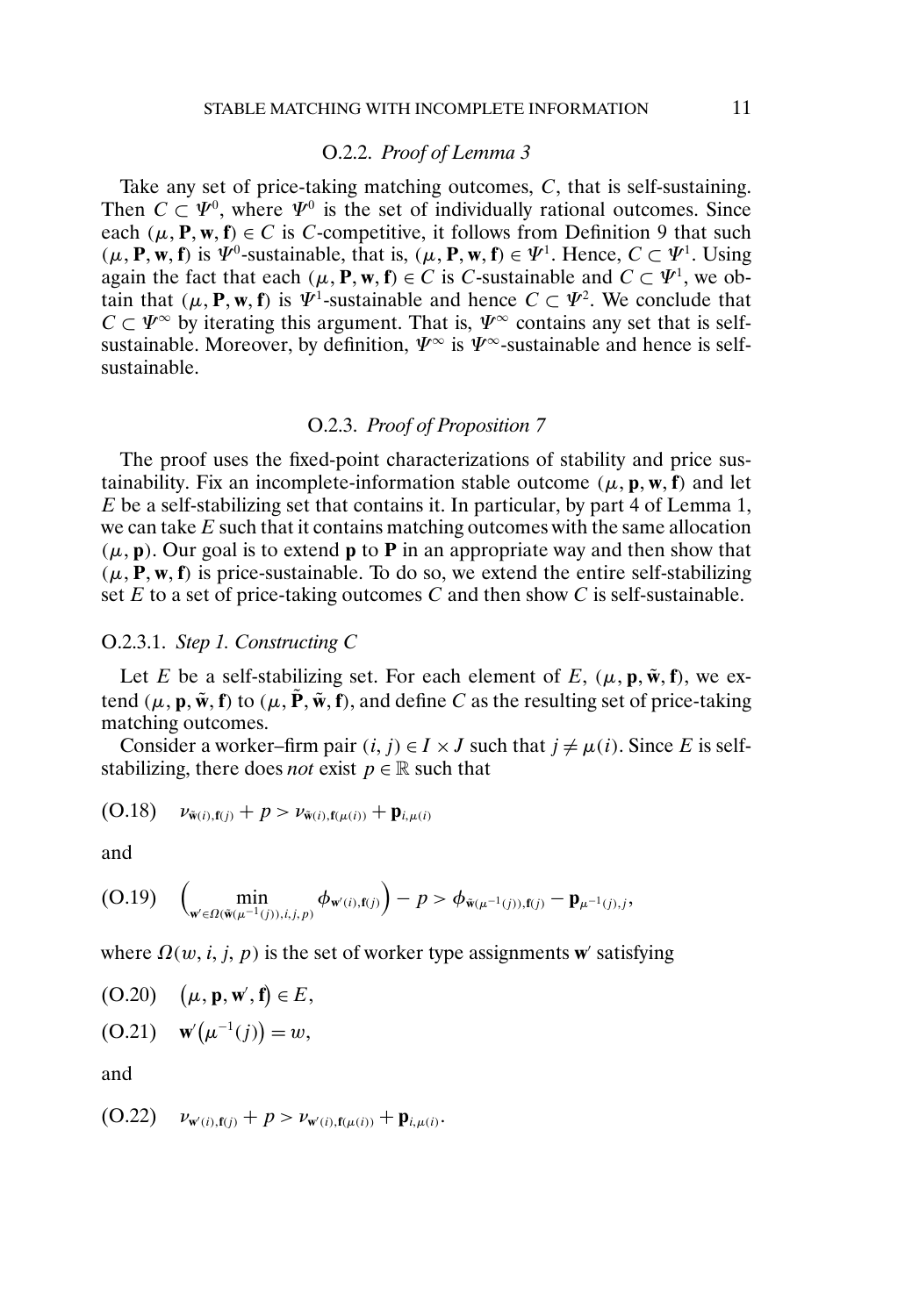<span id="page-11-0"></span>For each firm j, let  $\hat{\Omega}(w, j)$  denote the set of worker type assignments sat-isfying [\(O.20\)](#page-10-0) and [\(O.21\)](#page-10-0). Note that  $\Omega(w, i, j, p) \subset \hat{\Omega}(w, j)$  for any  $p \in \mathbb{R}$ , since  $\Omega(w, i, j, p)$  is further restricted by the requirement that worker i is purportedly willing to form a blocking pair at price  $p$  (allowing firm  $j$  to draw inferences about  $i$ 's type).

CLAIM  $O.6$ : For any worker–firm pair  $(i, j)$ ,

$$
\begin{aligned} \text{(O.23)} \quad & \min_{\mathbf{w}' \in \hat{\Omega}(\tilde{\mathbf{w}}(\mu^{-1}(j)),j)} \phi_{\mathbf{w}'(i),\mathbf{f}(j)} + \max_{\mathbf{w}' \in \hat{\Omega}(\tilde{\mathbf{w}}(\mu^{-1}(j)),j)} (\nu_{\mathbf{w}'(i),\mathbf{f}(j)} - \nu_{\mathbf{w}'(i),\mathbf{f}(\mu(i))}) \\ &\leq \mathbf{p}_{i,\mu(i)} + \phi_{\tilde{\mathbf{w}}(\mu^{-1}(j)),\mathbf{f}(j)} - \mathbf{p}_{\mu^{-1}(j),j}. \end{aligned}
$$

PROOF: Suppose, to the contrary, that the inequality does not hold. Then there exists  $\mathbf{w}^* \in \hat{\Omega}(\tilde{\mathbf{w}}(\mu^{-1}(j)), j)$  such that

$$
\begin{aligned} & \Big(\min_{\mathbf{w}'\in\hat{\Omega}(\tilde{\mathbf{w}}(\mu^{-1}(j)),j)} \boldsymbol{\phi}_{\mathbf{w}'(i),\mathbf{f}(j)}\Big) + \nu_{\mathbf{w}^*(i),\mathbf{f}(j)} - \nu_{\mathbf{w}^*(i),\mathbf{f}(\mu(i))} \\ &> \mathbf{p}_{i,\mu(i)} + \boldsymbol{\phi}_{\tilde{\mathbf{w}}(\mu^{-1}(j)),\mathbf{f}(j)} - \mathbf{p}_{\mu^{-1}(j),j}. \end{aligned}
$$

Since  $\mathbf{w}^*(\mu^{-1}(j)) = \tilde{\mathbf{w}}(\mu^{-1}(j))$ , this inequality is the same as

$$
\begin{aligned} \text{(O.24)} \quad & \left( \min_{\mathbf{w}' \in \hat{\Omega}(\mathbf{w}^*(\mu^{-1}(j)),j)} \phi_{\mathbf{w}'(i),\mathbf{f}(j)} \right) + \nu_{\mathbf{w}^*(i),\mathbf{f}(j)} - \nu_{\mathbf{w}^*(i),\mathbf{f}(\mu(i))} \\ &> \mathbf{p}_{i,\mu(i)} + \phi_{\mathbf{w}^*(\mu^{-1}(j)),\mathbf{f}(j)} - \mathbf{p}_{\mu^{-1}(j),j}. \end{aligned}
$$

But (O.24) implies that there exists  $p^* \in \mathbb{R}$  such that

$$
\nu_{\mathbf{w}^*(i),\mathbf{f}(j)} + p^* > \nu_{\mathbf{w}^*(i),\mathbf{f}(\mu(i))} + \mathbf{p}_{i,\mu(i)}
$$

and

$$
(O.25) \quad \left(\min_{\mathbf{w}' \in \hat{\Omega}(\mathbf{w}^*(\mu^{-1}(j)),j)} \phi_{\mathbf{w}'(i),\mathbf{f}(j)}\right) - p^* > \phi_{\mathbf{w}^*(\mu^{-1}(j)),\mathbf{f}(j)} - \mathbf{p}_{\mu^{-1}(j),j}.
$$

Since  $\Omega(\mathbf{w}^*(\mu^{-1}(j)), i, j, p^*) \subset \hat{\Omega}(\mathbf{w}^*(\mu^{-1}(j)), j)$ , (O.25) implies that

$$
\left(\min_{\mathbf{w}'\in \Omega(\mathbf{w}^*(\mu^{-1}(j)), i, j, p^*)}\phi_{\mathbf{w}'(i), \mathbf{f}(j)}\right) - p^* > \phi_{\mathbf{w}^*(\mu^{-1}(j)), \mathbf{f}(j)} - \mathbf{p}_{\mu^{-1}(j), j},
$$

contradicting the nonexistence of a price p satisfying [\(O.18\)](#page-10-0)–[\(O.19\)](#page-10-0). *Q.E.D.*

The following is now an immediate implication of (O.23): there exists  $\tilde{\mathbf{P}}_{ij}^{\tilde{\mathbf{w}}(\mu^{-1}(j))} \in \mathbb{R}$  such that

$$
\text{(O.26)} \quad \left( \min_{\mathbf{w}' \in \hat{\Omega}(\tilde{\mathbf{w}}(\mu^{-1}(j)),j)} \boldsymbol{\phi}_{\mathbf{w}'(i),\mathbf{f}(j)} \right) - \tilde{\mathbf{P}}_{ij}^{\tilde{\mathbf{w}}(\mu^{-1}(j))} \le \boldsymbol{\phi}_{\tilde{\mathbf{w}}(\mu^{-1}(j)),\mathbf{f}(j)} - \mathbf{p}_{\mu^{-1}(j),j}
$$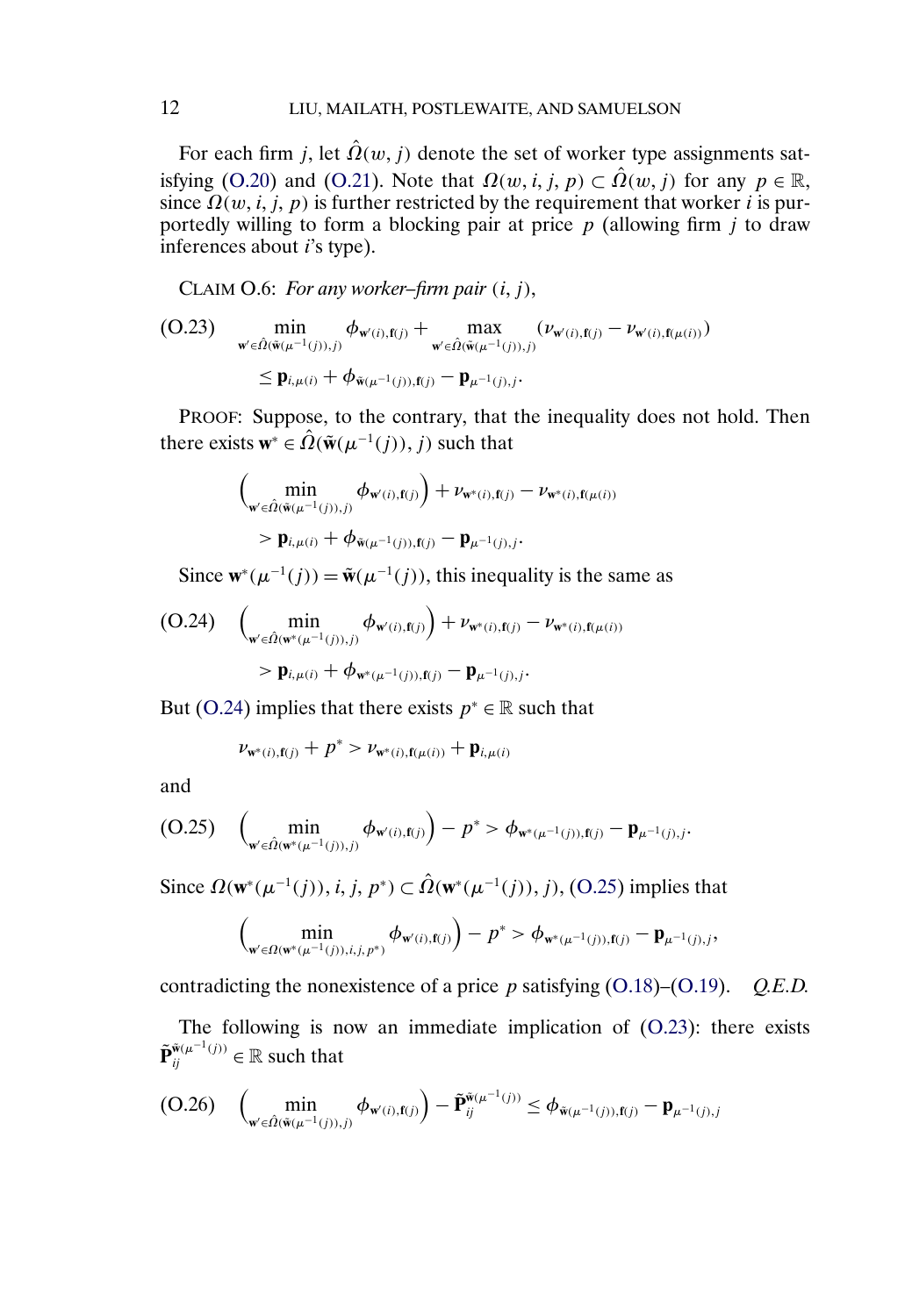<span id="page-12-0"></span>
$$
\max_{\mathbf{w}'\in\hat{\Omega}(\tilde{\mathbf{w}}(\mu^{-1}(j)),j)}(\nu_{\mathbf{w}'(i),\mathbf{f}(j)}-\nu_{\mathbf{w}'(i),\mathbf{f}(\mu(i))})+\tilde{\mathbf{P}}^{\tilde{\mathbf{w}}(\mu^{-1}(j))}_{ij}\leq \mathbf{p}_{i,\mu(i)}.
$$

The critical feature of  $\tilde{\mathbf{P}}_{ij}^{\tilde{\mathbf{w}}(\mu^{-1}(j))}$  is that it only depends on  $\tilde{\mathbf{w}}$  through the value of  $\tilde{\mathbf{w}}(\mu^{-1}(j)).$ 

We are now in a position to extend the set of stable outcomes  $E$  to a set of price-taking outcomes C as follows. For each  $(\mu, \mathbf{p}, \tilde{\mathbf{w}}, \mathbf{f}) \in E$ , define an associated price-taking matching outcome  $(\mu, \tilde{P}, \tilde{w}, f)$  by

$$
(O.27) \quad \tilde{\mathbf{P}}_{ij} = \begin{cases} \mathbf{p}_{ij}, & j = \mu(i), \\ \tilde{\mathbf{P}}_{ij}^{\tilde{\mathbf{w}}(\mu^{-1}(j))}, & \text{otherwise.} \end{cases}
$$

We define  $C$  as the set of all price-taking matching outcomes derived from  $E$ in this way.

# O.2.3.2. *Step 2. The Price Sustainability of* C

Fix a firm j and an outcome  $(\mu, \tilde{P}, \tilde{w}, f) \in C$ , and consider the set  $\Omega'(j)$  of worker type assignments  $\mathbf{w}' \in \Omega$  for which there exists **P**' such that

$$
(\mu, \mathbf{P}', \mathbf{w}', \mathbf{f}) \in C,
$$
  

$$
\mathbf{w}'(\mu^{-1}(j)) = \tilde{\mathbf{w}}(\mu^{-1}(j)),
$$

and

$$
\mathbf{P}'_{i',\mu(i')} = \tilde{\mathbf{P}}_{i',\mu(i')} \text{ and } \mathbf{P}'_{i',j} = \tilde{\mathbf{P}}_{i',j}, \quad \forall i' \in I.
$$

Observe that, by the definition of C, if  $(\mu, \tilde{P}, \tilde{w}, f)$ ,  $(\mu, P', w', f) \in C$ , then  $P'_{i',\mu(i')} = \tilde{P}_{i',\mu(i')} = p_{i',\mu(i')}$  for any  $i' \in I$ ; if, in addition,  $w'(\mu^{-1}(j)) = \tilde{w}(\mu^{-1}(j)),$ then  $\tilde{\mathbf{P}}_{i',j} = \mathbf{P}_{i',j}^{\tilde{\mathbf{w}}(\mu^{-1}(j))}$  for any  $i' \in I$ . Therefore,

$$
\Omega'(j) = \hat{\Omega}(\tilde{\mathbf{w}}(\mu^{-1}(j)), j),
$$

where  $\hat{\Omega}(w, j)$  is defined just after [\(O.22\)](#page-10-0). Hence, it follows from [\(O.26\)](#page-11-0)– (O.27) that, for any  $i \in I$  and  $j \in J$ ,

$$
(O.28) \quad \left(\min_{\mathbf{w}'\in\Omega'(j)}\boldsymbol{\phi}_{\mathbf{w}'(i),\mathbf{f}(j)}\right)-\tilde{\mathbf{P}}_{ij}\leq\boldsymbol{\phi}_{\tilde{\mathbf{w}}(\mu^{-1}(j)),\mathbf{f}(j)}-\tilde{\mathbf{P}}_{\mu^{-1}(j),j}
$$

and

$$
\text{(O.29)} \quad \max_{\mathbf{w}' \in \Omega'(j)} (\nu_{\mathbf{w}'(i),\mathbf{f}(j)} - \nu_{\mathbf{w}'(i),\mathbf{f}(\mu(i))}) + \tilde{\mathbf{P}}_{ij} \leq \tilde{\mathbf{P}}_{i,\mu(i)}.
$$